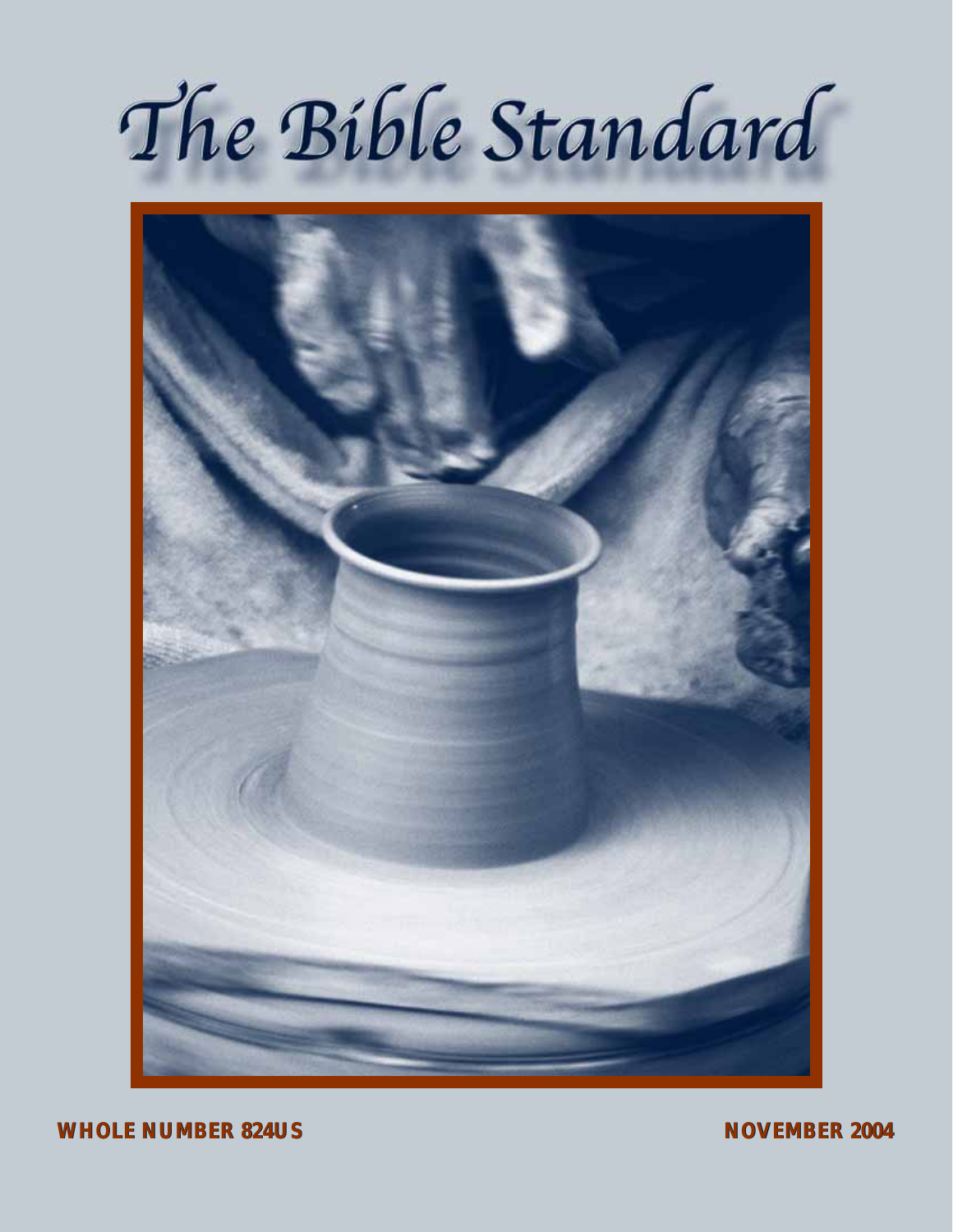## THE ARTISAN CONTROLS THE PRODUCT

*Does not the Potter have the right to make out of the same lump of clay some pottery for noble purposes and some for common use? — Romans 9: 21, N.I.V.*

IN THIS TEXT the Apostle points out that from the<br>same material the master craftsman can fashion vari-N THIS TEXT the Apostle points out that from the ous utensils for many different uses and in varying degrees of quality and performance. From one standpoint we can say that since they all fulfill a particular need they would be viewed with respect and as honorable. On the other hand, the use to which the different items are put, determines the amount of skill needed for their individual formation — whether its use is to be ornamental as a special decorative vase displayed on the mantel as a show piece, a simple cup to hold the morning brew, or a bucket for refuse which is used strictly for utility. All of these vessels are useful, hence in one sense of the word they are all honorable, all valuable. Nevertheless there is a dignity, an honor that belongs to the vase and the cup that does not attach to the receptacle for refuse. The material is the same for all, but the choice as to which is for what use is for the artisan to determine.

The lesson of our text points us to God as the Craftsman who has begun the good work in us, and who, if we submit ourselves to Him properly, will complete that good work in His coming Kingdom. The Apostle declares that as the potter has the power or right to make such items as he may please, so God has the controllership to do what He will with His creatures. As to what the great Divine Artisan will make of the human clay must be left to Him. Only as we learn the real character of God can we judge of what would be His good pleasure in respect to the varieties of His handiwork. Knowing Him as revealed in His Word, we have this assurance that His work is perfect. When brought to completion the variety of more honorable and less honorable persons of His creation will all be found to His praise. Those who will not conform to the Kingdom's arrangements, who refuse to have His good work accomplished in them, He will destroy.

We expect that eventually God's great work with the human family will show a variety of persons, some to more honor and some to less honor. Additionally, the Scriptures inform us that humans were created perfect, upright, in the image of God, in the likeness of Father Adam and that the sin, imperfection, degradation, and death we see is not the work of God, but the work of the Adversary and is the penalty for disobedience. The Apostle is discussing mankind, only. Adam's race is the material — the clay in the hands of the Artisan. The Bible teaches us that this imperfect human clay is unfit for any Divine purpose because of Adam's disobedience, but it also informs us that God Himself provided the great remedy for the healing of this defective material — so that now, He, as the great Potter can deal with the clay and fashion it as it pleases Him. It is from this standpoint that the Apostle discusses the subject — from the viewpoint of redeemed humanity.

*Many Scripture references in this issue are to the New King James Version.*

| "Lift up a standard for the people" $-$ Isa. 62: 10<br>$\text{Contents} - \text{November 2004}$              |                                                                                                                                                         |                                                                                                                                                                 |  |
|--------------------------------------------------------------------------------------------------------------|---------------------------------------------------------------------------------------------------------------------------------------------------------|-----------------------------------------------------------------------------------------------------------------------------------------------------------------|--|
| The Artisan Controls<br>the Product 162<br>Does the clay pot say to the potter, "You are<br>doing it wrong"? | Bible Question Box 170<br>• Man and earth after ages of testing<br>• What does God require of husbands<br>and wives?<br>Servants of God and Man<br>-172 | "Be Filled with the Spirit"<br>- 174<br>God's spirit replaces the world's spirit<br>Features<br>The Mail Box 175<br>Publications 175<br>Announcements back page |  |
| <b>Sharp Arrows Find</b><br>the King's Enemies 166<br>Sharp words of judgment will bring healing             | Solomon Ginsberg: "Apostle of Brazil"                                                                                                                   |                                                                                                                                                                 |  |

The Bible Standard is published monthly by the Laymen's Home Missionary Movement, Ralph M. Herzig, General Editor. Published regularly since December 1951. **Mailing Address:** The Bible Standard, 1156 St. Matthew's Road, Chester Springs, Pennsylvania 19425-2700, U.S.A. Postage paid at the post office in Chester Springs, Pennsylvania 19425-2700. **Web Site:** *www.biblestandard.com* **Rates:** single issue — \$2.00; by subscription (12 issues annually) — \$12.00.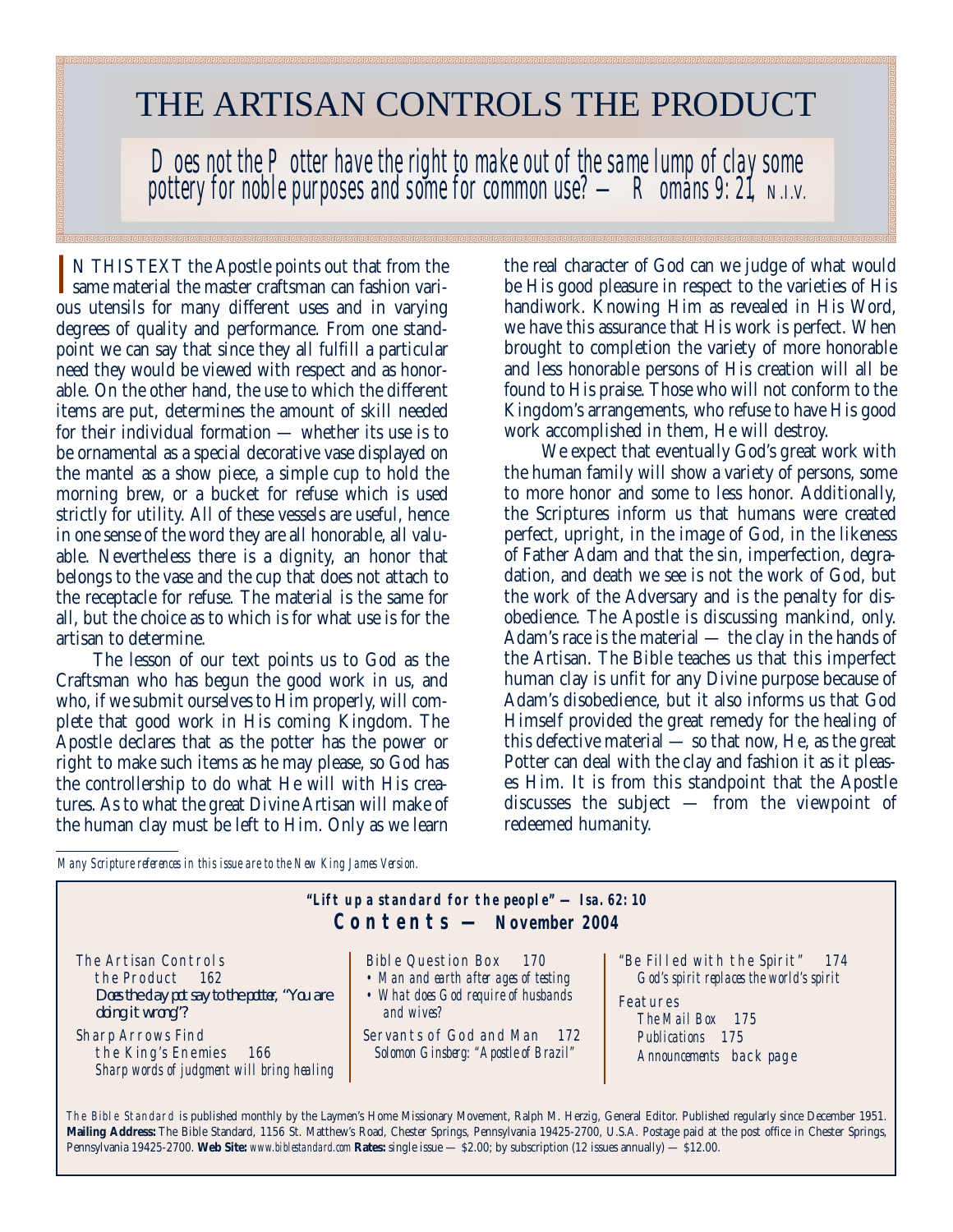From the same human material, of the Adamic family, the Lord chose first the nation of Israel, Abraham and his seed. That lump of *clay* was specially mixed, ground, reground, and made more formative during the centuries in which they were specially under the Divine handling, to make them ready for the molding and shaping influences of the holy spirit, which came at Pentecost. Honorable persons of a certain kind were also formed during the Jewish Age as the Apostle points out in Hebrews 11 when recounting those whose lives were shaped by their faith in God and in His promises. Honorable vessels were they — Abraham, Isaac, Jacob, and all the Prophets. Yet the greatest work, and in some senses the first work of the great Artisan, not in time but in rank, began with our Lord and His Apostles and continued throughout this Gospel Age. During this time the Divine Potter has been making His artistic products, the vessels to the highest honor — those of Divine glory, honor, and immortality. Of these the Apostle writes, "Beloved, now are we the sons of God, and it does not yet appear what we shall be, but we know that when He shall appear we shall be like Him" (1 John 3: 2). These, then, are referred to in our text.

#### **FORMATION OF LESSER VESSELS**

The great Artisan has not exhausted His skill in His preparation of those persons of the greatest honor, for He has use also for other of His consecrated servants to lesser stations of honor. These lesser vessels, however, will be of great usefulness in His plan for the future. He will now proceed during the coming age to the preparation of these servants of less honor and their preparation indeed will proceed much more rapidly than has the work of the present Gospel Age. Why? Because the work that has been in progress for the Church is a much more delicate one, requiring special skill and care, to assist each chosen one by the peculiar shaping and forming for their own position of honor in the Heavenly Kingdom. On the contrary, the work of the coming Millennial Age in dealing with humanity in general, as a portion of the symbolic clay, will be along human lines, as preparation for installation in the earthly phase of the Kingdom. The Master Craftsman, in the handling of His human servants during the Millennial Age, will first apply the "rod of iron," and each will make progress up the Highway of Holiness toward perfection as they conform to the laws of that Day (Isa. 35: 8, 9).

*The greatest work, and in some senses the first work of the great Artisan . . . began with our Lord and His Apostles and continued throughout this Gospel Age.*

During the Christian Age the Lord dealt with His Church as with sons. He dealt with them according to their preparation for their positions as spirit beings in heaven. Each son had special fitting and preparation for the special place in the glorious Kingdom. God then worked with this class, not only to produce the new mind, the consecrated heart, through the promises of His Word, but He also works with His people of less honor than that of the Little Flock in order to prepare them also for their place in Christ's Kingdom, not in heaven, but on the earth. The exceeding great and precious promises of God's Word that have operated by faith upon the highest class of honor will later on work toward the restoring of humanity in "the times of restitution" during the Millennial Age.

#### **FIERY TRIALS NECESSARY**

Not only does the choicest product of art work receive a special molding and shaping but after all its lines and curves have been fashioned it is specially fired. It is not exposed to the direct flames, but is carefully covered with an earthenware case for the baking process. This speaks to us of the special molding and fashioning with which the Heavenly Father dealt with every son whom He received during the Christian Age — forming, shaping, and transforming them until their lines of character were conformed to the character likeness of Jesus, the Pattern which God set before them. That transforming work was not done by might or by power, by force or compulsion, but "by My Spirit, says the Lord" (Zech. 4: 6, *NKJ*). The fiery trials which tried these for the perfecting of their characters were all subject to the Divine supervision, and the assurance was given that all things would work together for good to these because they loved God and they were called according to His purpose to be vessels of highest honor and kingly glory with their Redeemer (Rom. 8: 28). These, styled the Lord's jewels or precious ones, whose number is now completed and who have been gathered at the beginning of His Second Presence, required a long time for their develop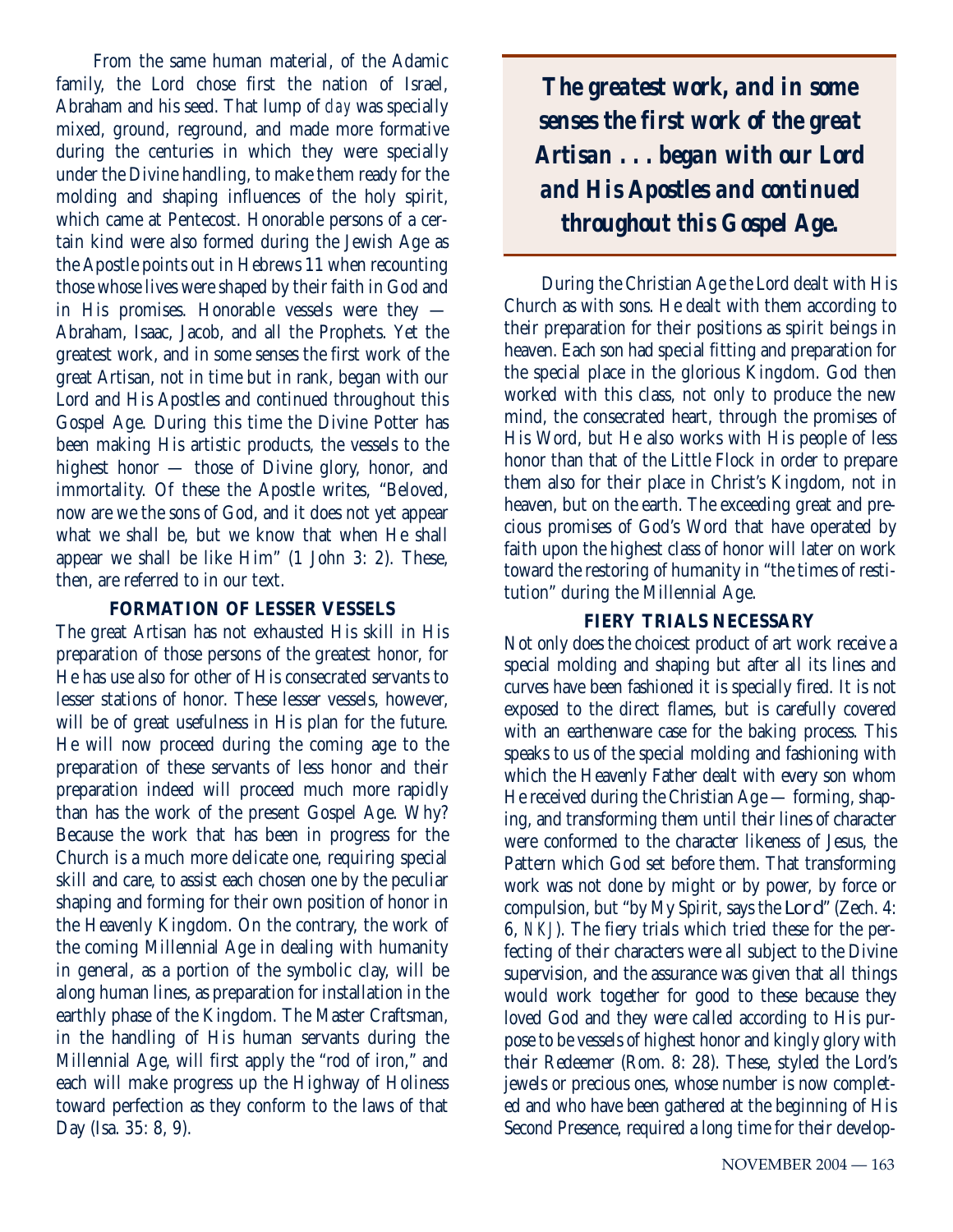ment — more than eighteen centuries. These 144,000 God has sealed on their foreheads (Rev. 7: 3, 4). The Apostle inquires, "Shall the clay say unto the potter, 'Why did you make me like this?'"

**THE ARTISAN CONTROLS WHAT IS FORMED** The implication of the Apostle is that the clay, whether formed by the potter into a vessel of honor or one of less honor, has no right whatever to complain. Whatever the artisan does to the clay is an honor to it. Without the exercise of his power and skill it would never be anything more than clay, and to be made into a vessel of more or less honor would be a blessing indeed. Hence the bulk of humanity with whom the Lord will deal during the Millennial Age by the methods and laws of that Kingdom will be shaped and fashioned along the lines of restitution to *human* perfection. They will have no cause to complain or murmur against the great Divine Craftsman that they were not elected vessels of the highest honor and distinction — that they were not of the Elect Church.

On the contrary, mankind will have everything to be thankful for, so the Scriptures indicate that eventually every knee will bow and every tongue confess to the glory of God — His work of grace, truth, and restoration. They declare that ultimately, when the plans of the great Creator shall be fully accomplished, every creature in heaven and in earth shall be heard ascribing praise and thanksgiving, honor, dominion, majesty, and might to "Him that sits on the Throne and to the Lamb" (Rev. 7: 12; 5: 12, 13). That great Millennial Day and its great work of fashioning humanity according to the designs of the Great Creator will be very different in many respects from the present Age. Instead of the severe trials of this Age, Satan, the great Adversary, will be bound for the thousand years and will not be permitted to deceive the nations any more until the thousand years are finished. The grinding, humbling, and preparing of the human clay for that glorious epoch are being accomplished now, when the forces of evil through the reign of Sin and Death are causing the entire human family to suffer, to groan, so that the Apostle speaks of the world as a "groaning creation" — groaning and travailing together in pain, waiting for the manifestation of the sons of God (Rom. 8: 19, 22).

The manifestation of the sons of God signifies the manifestation in glory of the special class of chief honor which the Lord has already prepared for their position on the throne — His Little Flock, the Church. When

these shall shine forth with Jesus in the glorious Kingdom of the Father, the world's groaning and travailing in pain shall be ending, for the Adversary will be bound and the curse will be lifted. At that time none shall suffer, except for his own willful wrongdoing, and the restitution processes of molding and fashioning mankind shall gloriously progress throughout the thousand years.

Will any trials come upon those in the Millennial Age? Yes, the Scriptures point out that the entire human family will come under a period of severe testing at the close of that Day. The Bible informs us that Satan will be loosed from his prison-house and will go forth to tempt, to test, all those that dwell upon the earth, whose number will be as the sand of the sea billions and billions. The test will be applied to all for that is the Divine purpose. Those in perfect accord with the grooming work of the Artisan will stand the test and prove their characters to be strong, crystallized in righteousness by this test, while others not in fullest harmony with the Master Craftsman shall fall away under the severe trials of that time. All will have the fullest opportunities for becoming a servant of the Lord to some honorable purpose and service if he wills, and those whose wills are not fully submissive to the Lord will be ultimately destroyed from among the people not preserved for torture (Rev. 20: 7-10).

#### **FUTURE RULE WITH A "ROD OF IRON"**

Our Lord (Rev. 2: 27), pointing to the time of His Second Coming and the establishment of His Kingdom, declares that the nations of that time will come under the rule of His iron rod, under the Reign of Divine Justice and the Law then in force, and that they all shall be dashed to pieces as potters' vessels. This is a different figure from the one we have just been discussing, yet there is a relationship. While the Lord as the great Divine Artisan has been molding and fashioning His servants of mercy and of glory to be the Kings and Priests over the world during the coming Age, the Adversary has undertaken to be a crafter, and cooperating with sinful human tendencies and ambitions, has created some unfit specimens. Some are found in high governmental, financial, and ecclesiastical positions in today's world. The work of the Adversary seems to be much more alluring, acceptable, and honorable, than the work of God, who, describes His servants of mercy as not many wise, not many learned, not many great, not many noble, not many rich, according to the course or judgment of this world (1 Cor. 1: 26-29). On the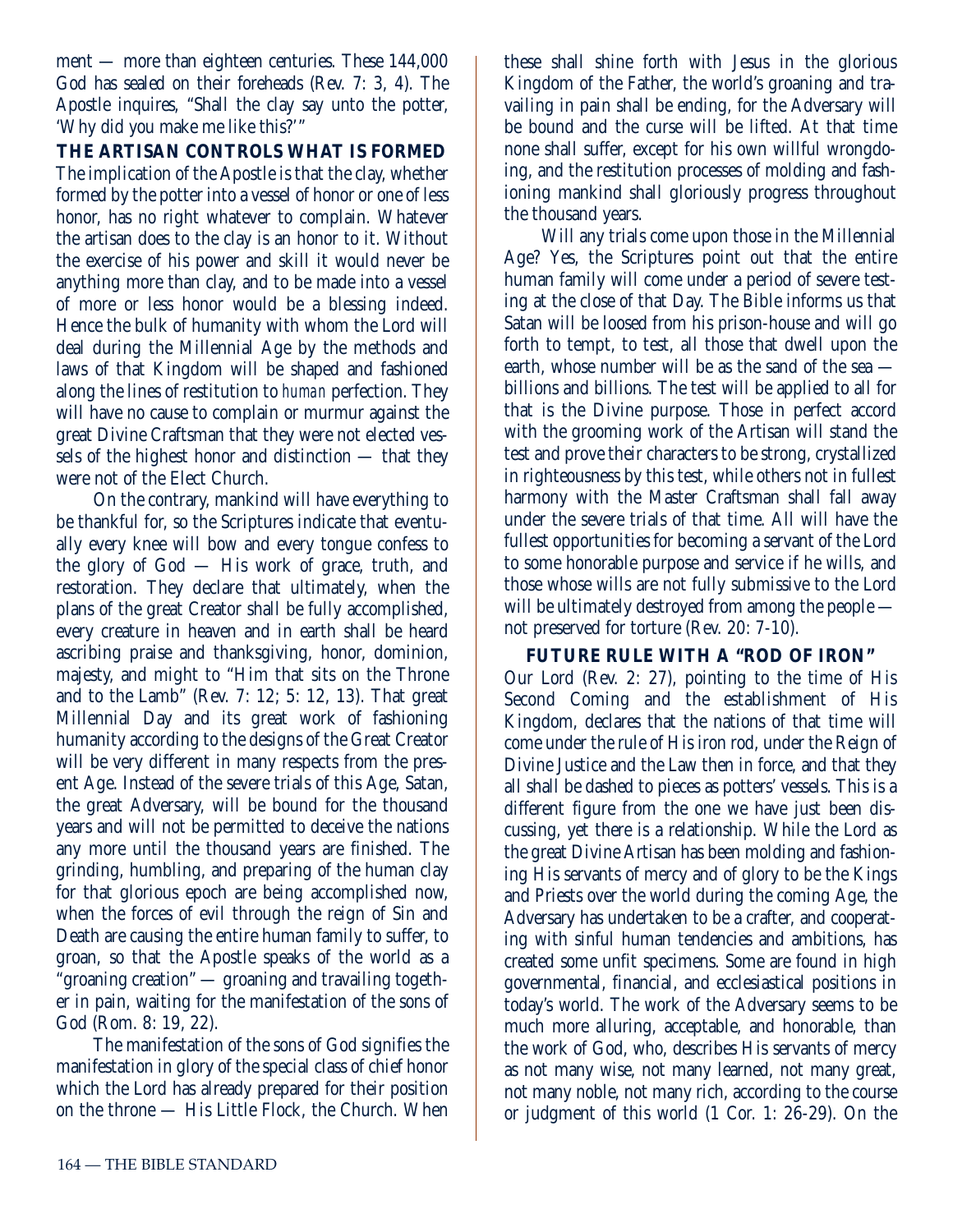contrary, Satan has found and exalted many of the worldly great as his servants. The kingdoms of this world make a great show of power, strength, and virtue. But from the Lord's standpoint they are all unfit for His purposes and ways. He will bring about the establishment of the Heavenly Kingdom instead of these, and when His time shall come for establishing His Little Flock, for establishing the Reign of Messiah and His faithful saints, the Royal Priesthood, the power shall be exercised in the hands of the great Redeemer, who will utterly dash in pieces all the existing unrighteous institutions that to the world seem so great and wonderful — those vessels of the Adversary's workmanship. They shall be broken to shivers.

The holy spirit foretold this long before our Redeemer's birth, using through the Prophet David the very same words (Psa. 2: 9). The Prophet Daniel refers to the same great events and calls that period of dashing to pieces of earthly institutions a "Time of Trouble such as never was since there was a nation."

Our Lord, after quoting that prophecy, supplements it with the statement, "No, nor ever shall be" (Dan. 12: 1; Matt. 24: 21). He then gives us His assurance that the Time of Trouble upon the whole world which is now operating and which will wreck present institutions and establish the Kingdom of God will be the end of all such trouble times — the poor groaning creation shall never again pass through such an experience. The Apostle Paul points down to this same Time of Trouble and to the overthrow of present institutions in conjunction with the establishment of God's Kingdom. He indicates that our words, thoughts, and conduct are to be conformed to and in harmony with His perfect will. If we are thoroughly moldable in His hands He can form us into vessels of honor and usefulness for the earthly phase of His two-part Kingdom for which we pray, "Your Kingdom come. Your will be done in earth as it is done in heaven!" This is our blessed hope and will be the fruition of our prayers! \* \* \*

## THE TRANSFORMATION

To the Potter's house I went down one day and watched him while molding the vessels of clay, and many a wonderful lesson I drew as I noted the process the clay went through. Trampled and broken, down-trodden and rolled to render more plastic and fit for the mold . . . how like the clay that is human I thought when in Heavenly hands to perfection brought!

For self must be cast as the dust at His feet before it is ready for service made meet. And pride must be broken and self-will lost all laid on the altar whatever the cost. But lo! by and by, a delicate vase of wonderful beauty and exquisite grace. Was it once the vile clay? Ah yes it is strange, the Potter has made such a marvelous change!

Not a trace of the earth or mark of the clay the fires of the furnace have burned them away. Wondrous skill of the Potter! the praise is His due in whose hands to perfection and beauty it grew. Thus with souls lying still, content in God's hand, that do not His power of working withstand they are molded and fitted, a treasure to hold, vile clay now transformed into purest of gold.





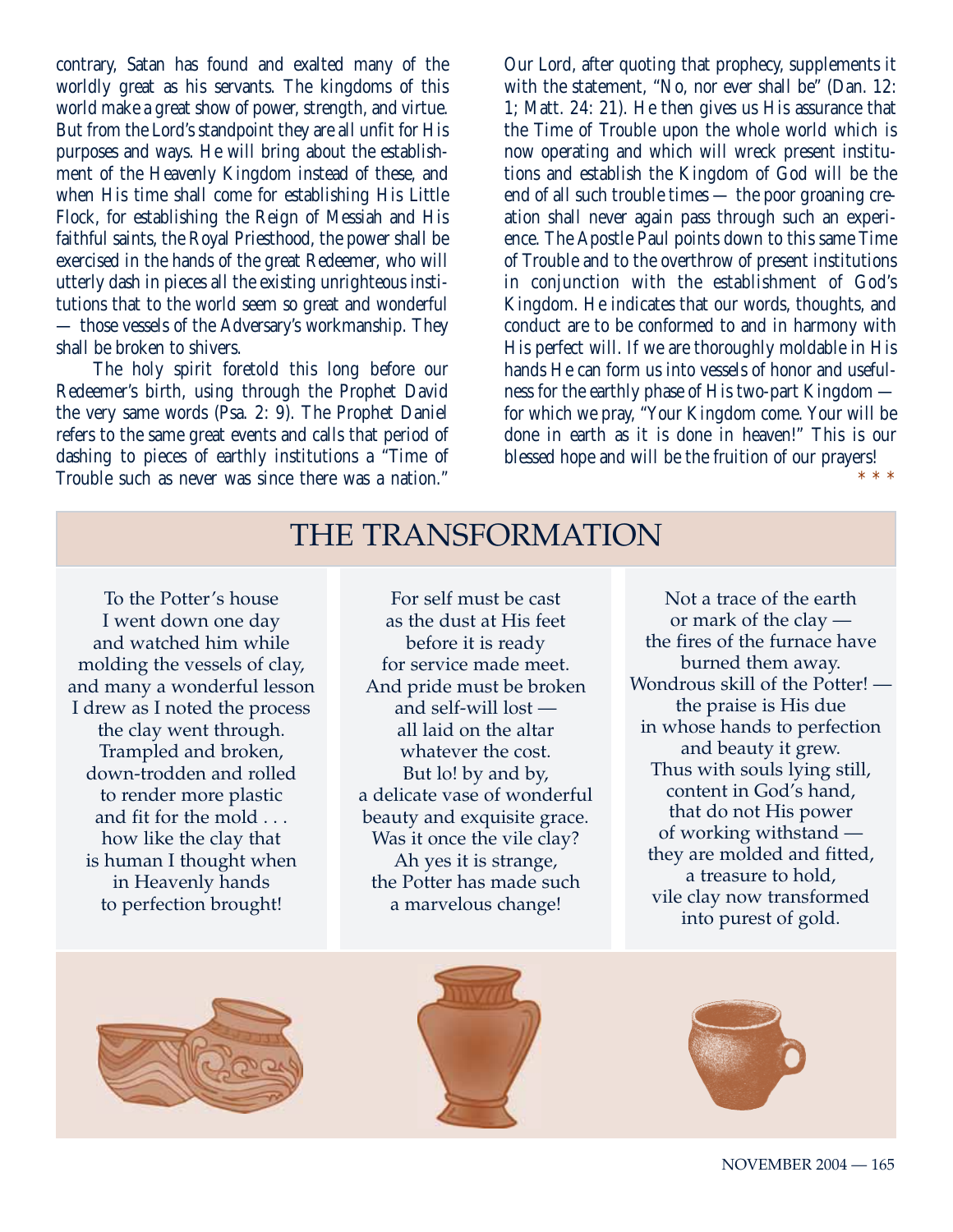## *Sharp Arrows Find the King's Enemies*

*Let your sharp arrows pierce the hearts of the king's enemies; let the nations fall beneath your feet.* — Psa. 45: 5, N.I.V.

WE often find that those who are very appre-<br>ciative of symbolic language are likely<br>when it comes to the Bible to take all of<br>its books literally, to ignore the beautiful figures of ciative of symbolic language are likely when it comes to the Bible to take all of its books literally, to ignore the beautiful figures of speech with which it abounds. Even when considering that book of symbols, the Apocalypse, they take its statements literally — although in its very introduction the declaration is made that our Lord sent and signified — made signs or symbols to illustrate the things which would shortly come to pass. We are not urging such an interpretation of the Scriptures as would ignore their true significance and make them say the reverse of what they mean. We merely urge that symbolical, metaphorical, and hyperbolical language be given true and proper recognition, as we would be disposed to do were the same figures and symbols used in connection with the affairs of our daily life.

When friends tell us that certain words cut them to the heart or that certain experiences broke their hearts, they are merely using metaphors in the same manner in which the Scriptures use them (Acts 2: 37; Isa. 61: 1; Luke 4: 18). Similarly, when considering our text, we should not think of literal arrows being shot forth by Messiah, causing the world of mankind to fall wounded literally before Him with these arrows in their hearts. Another passage reads: "The wicked shoot out arrows, even bitter words," that they may injure the righteous (Psa. 64: 3, 4). So the arrows of Messiah would represent the words of His mouth. The Scriptures say that a bitter fountain sends forth bitter water and a pure fountain sends forth sweet water, so the arrows of Messiah will be forceful words of truth and grace. The symbolism is similar to that of Revelation where Messiah in His coming glory of the Millennial Age is pictured as having a sword going forth from His mouth with which He smites the nations (Rev. 19: 15).

#### **JESUS A MOUTHPIECE AND REDEEMER**

The Sword of the Spirit is the Word of God (Eph. 6: 17). The Sword of Messiah's mouth will be the message which He will send: "My Word that goes forth out of My mouth shall not return unto Me void, but shall accomplish that which I please, and shall prosper in the thing whereto I sent it" (Isa. 55: 11). Our Lord Jesus, as the Mouthpiece of Jehovah, was commissioned not only to redeem the world but to uplift it out of sin, degradation, and death conditions and to restore the willing and obedient to all that was lost in Adam and redeemed by Christ, by His obedience and sacrifice at Calvary. As the "Lamb of God" our Redeemer has already "tasted death for every man," dying "the just for the unjust, that He might bring us to God" (John 1: 29; Heb. 2: 9; 1 Pet. 3: 18). But it is not enough that He thus prepares the way by bringing mankind back to God and it is not enough that God's Justice has been appeased now on our behalf. It is necessary further that the Redeemer should grant the required assistance to the redeemed for their deliverance from the chains of ignorance, superstition, sin, and death into the liberty of the sons of God.

This deliverance of humanity according to the Divine purpose is divided into two parts: First, a special Gospel Age class who hungered and thirsted after righteousness and who were blessed through the appreciation of the good tidings of God's love and favor in Christ. These were dealt with by faith, and included only such members of the race as had the hearing ear of faith — "He that hath an ear, let him hear," for "without faith it is impossible to please God" (Rev. 2: 7). This small company, who were willing and able by the Redeemer's assistance to walk by faith and not by sight, received special truth in the School of Christ and a special testing as respects their loyalty to righteousness — in advance of the world's Millennial blessing and trial. The faithful of these, at the close and harvest of the Gospel Age, received a share in the First Resurrection and were "changed" from human nature to the Divine nature and were made sharers with the Redeemer as His "Bride," His "Body," in the great Millennial Age work of blessing, uplifting the world from sin to righteousness, of bringing them out of degradation and wrath up, up, up to human perfection and eternal life on earth.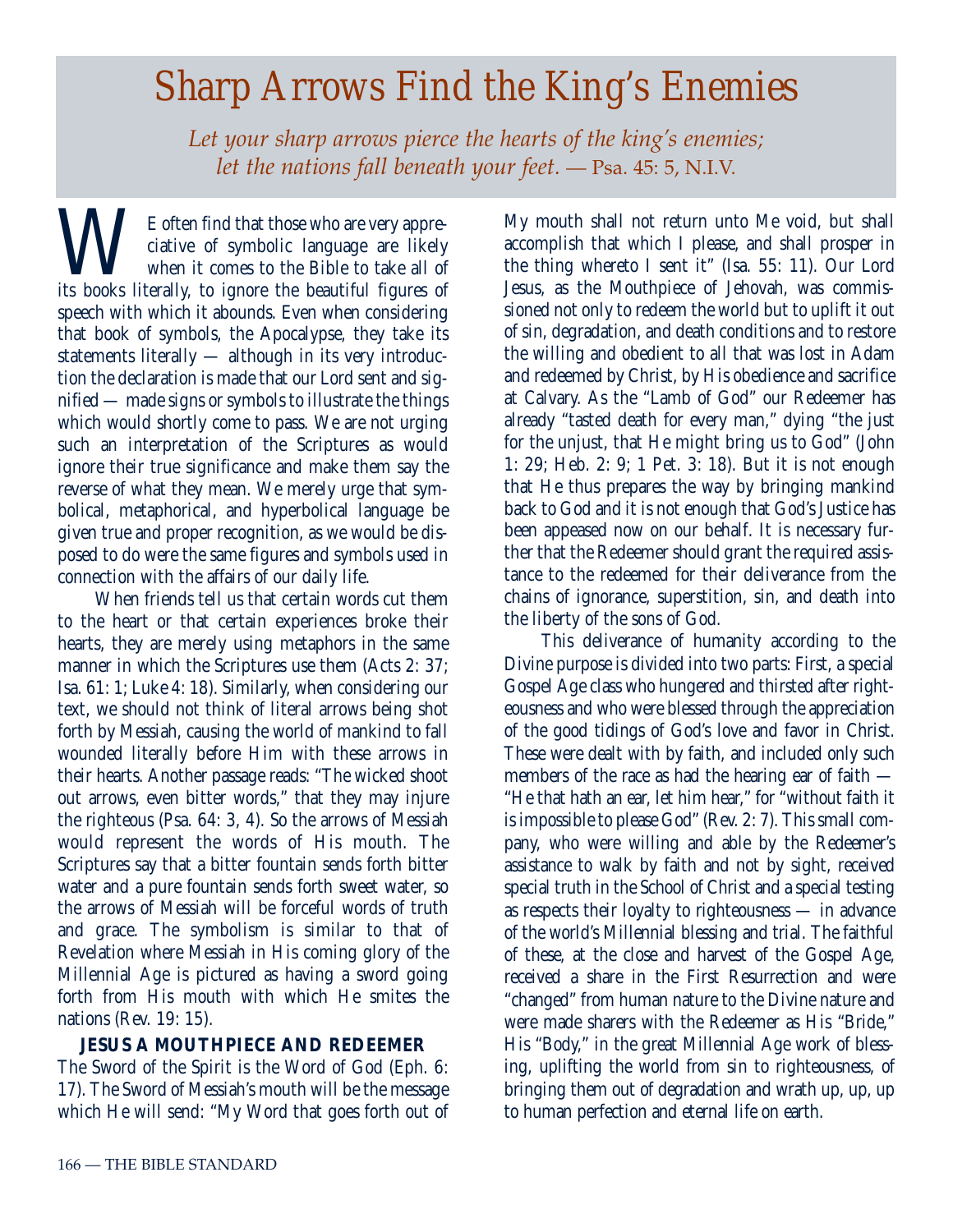#### **JOURNEY TO A FAR COUNTRY**

Our text does not refer to our Lord's dealings with the Church, who were not His enemies. The enemy class will be dealt with after the Second Coming of our Lord. This He showed in one of His parables, saying: A young nobleman went into a far country to receive for Himself a Kingdom and returned and took possession of it. Before starting He called His own servants and delivered to them pounds and talents, saying, Occupy until I return. On His return, invested with the majesty, authority, and power of a Kingdom, He first called His own servants (the Church class) and reckoned with them, rewarding the faithful saying, "Well done, good and faithful servant; you have been faithful in very little, I will make you ruler over many things — take charge over ten cities." Then the King will say, "but those enemies of mine, who did not want me to reign over them — bring them here and slay them before me" (Luke 19: 12-27). The slaying of the enemies in the parable corresponds perfectly with the Revelation picture of the Sword of Messiah's mouth which will smite the nations, and it corresponds also with the expression in our text respecting the sharp arrows of Messiah which shall be in the hearts of His enemies and cause the people to bow before Him.

Literal arrows, a literal sword, and literal carnage are not represented here, but a great triumph of the Word of the Lord over all during the reign of the Millennial Kingdom, following our Lord's Second Coming. Those who were invited to become of the Lord's "Little Flock," the "Very Elect," the "Bride, the Lamb's Wife," the "Royal Priesthood," the "Body of Christ," were not smitten down with the Sword of His mouth. They were those who through various experiences in life looked forward to the Lord in faith and desired His assistance. The message of the Lord's lips at that time was not arrows, not the sword to those who are invited to be His followers. On the contrary, inviting them, He says, "Come unto Me, all you who labor and are heavy laden, and I will give you rest." He told them that His Message is intended to bind up the broken-hearted, to give the oil of joy in exchange for the spirit of heaviness (Isa. 61: 3; Matt. 11: 28-30). He has now glorified these, blessing them with the great reward of glory, honor, and immortality, and then He shall by the Millennial reign of Christ and the Church require obedience by the human race. Then the rod of iron will be in operation to demand obedience to the righteous laws that will then be in place.

*The healing process will be coincidental to the wounding and breaking, for the great Messiah, Christ and the Church, will be not only the King, the Ruler, but also the Priest of that Millennial time to heal, to console, and to forgive.*

#### **THE GREAT CONQUEROR AT WORK**

The Apostle Paul, discussing the work of Christ during His Millennial reign following His Second Coming, declares: "He must reign until He has put all enemies under His feet. The last enemy that will be destroyed is death." Continuing he says: "Then comes the end, when He delivers the Kingdom to God, the Father, when He puts an end to all [opposing and insubordinate] rule, authority and power. . . . Now when all things are made subject to Him, then the Son himself will also be subject to Him who put all things under Him, that God may be all in all" (1 Cor. 15: 24-28). The Apostle introduces this statement in his argument on the resurrection of the dead. He is proving that the resurrection is for all mankind, that as "all in Adam die, even all in Christ shall be made alive" — each one in his own order — "The Christ [Jesus and the Church] the first-fruits; afterward, those who are Christ's at His coming." Following His Second Coming and during His presence, mankind will be compelled to obey. His rebuke will smite into the hearts of His enemies and all shall bow under Him — every knee will bow, every tongue confess. Happy will it be for the world when Messiah shall take unto Himself His great power and reign. Blessed will it be for the people when His sharp corrections shall smite them and when His judgment as a hammer shall break the hard, stony hearts, for, as the Scriptures declare, He wounds to *heal* (Hos. 6: 1). The healing process will be coincidental to the wounding and breaking, for the great Messiah, Christ and the Church, will be not only the King, the Ruler, but also the Priest of that Millennial time to heal, to console, and to forgive. The great Prophet will instruct the billions of Adam's race who have gone into death during the reign of Sin and Death under the blinding influences of the Adversary. No wonder the Scriptures speak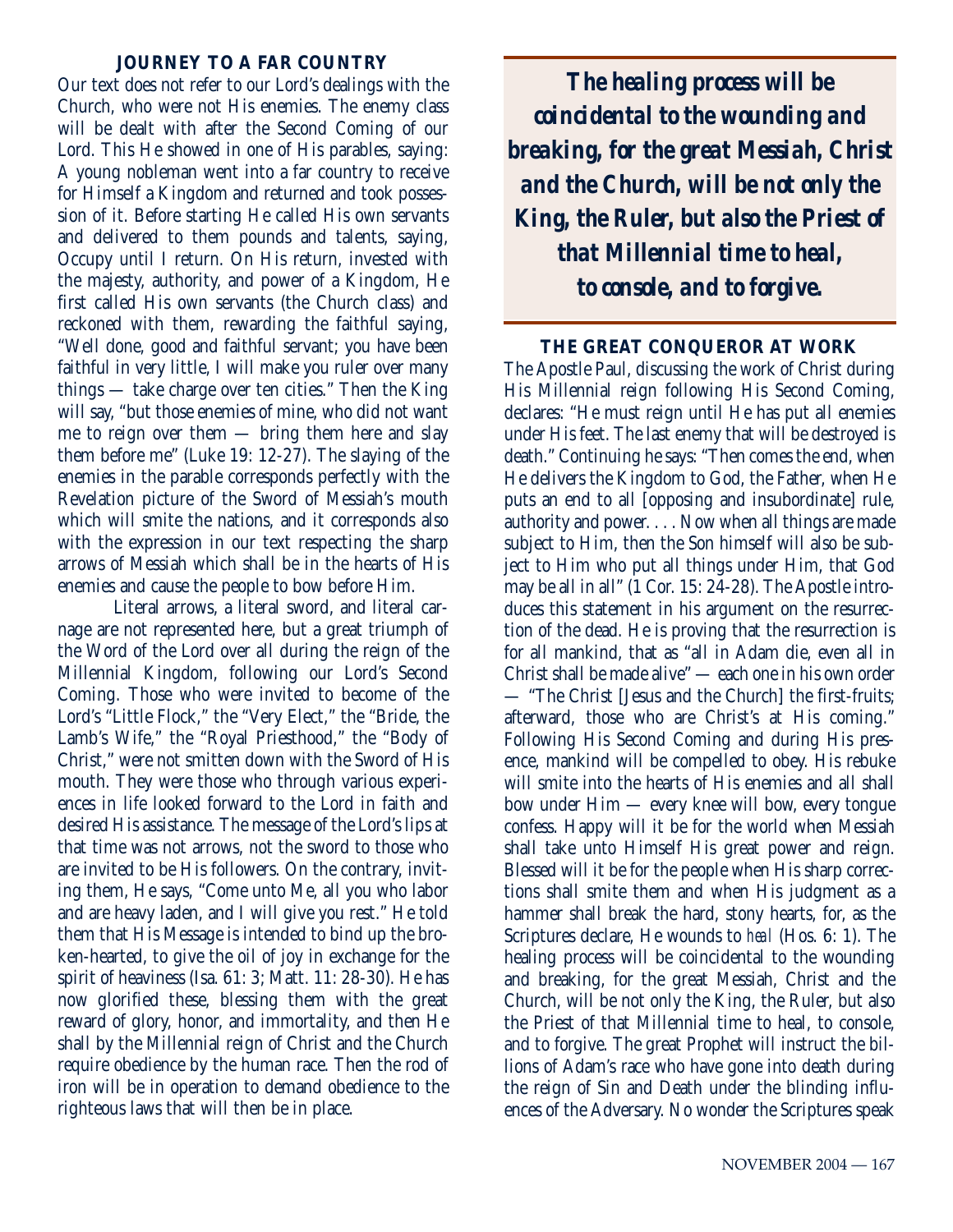in glowing terms of that glorious Millennial Day when the knowledge of the Lord shall fill the whole earth! No wonder they picture this as the rising of the Sun of Righteousness with healing in its beams (Mal. 4: 2).

The first verse declares that the Message relates to the King, not to the Lord, not to Messiah waiting to be invested with the authority of the Kingdom, but to Him after He shall have been thus invested, after He shall have taken to Himself His great power and begun His Reign of Righteousness.

#### **THE MILLENNIAL REIGN**

The time for Messiah, Head and Body, to take to Himself His great power and to commence His Millennial Reign is represented in vs. 3 and 4: "Gird Your sword upon Your thigh, O Mighty One, with Your glory and Your majesty. And in Your majesty ride prosperously because of truth, humility, and righteousness" (Psa. 45: 3, 4). What a noble and inspiring picture of Divine knowledge as it shall go forth in due time for the binding of Satan and the liberating of all the slaves of sin and death — not only those who have not gone down into the tomb, but the liberation of those who are in the great prison-house of death, the grave! This, however, will necessarily mean a reign of force, a reign very different from the present dispensation and its Gospel invitation to righteousness.

We read that the "judgments of the Lord will be abroad in the earth" — His righteous teachings. His power exercised on behalf of the cause of truth, meekness, and righteousness, will mean His forceful opposition to error, to pride and all inequity, all unrighteousness. No longer will men be merely *invited* to abandon sin. The judgments, the punishments for wrong doing will be promptly and vigorously applied. The world that has been deaf to the Lord's Message, blind to His goodness, who are out of the way, degraded through sin, will learn righteousness in another way  $-$  by being made to feel a judgment, a punishment for every wrong deed and word. By the end of the Millennial Age the testing will have become so crucial that any uncorrected, disloyal thought or conduct as to God's rule of righteousness will bring the Second Death.

#### **CHASTISEMENT FOR WRONG CONDUCT**

Therefore, the Millennium will not be entirely a time of peace, joy, and blessing. It will be all of this all the time to all those who love righteousness and hate iniquity and are in accord with the Lord, but the Lord's indignation, even His fierce anger, will from the very beginning of the Millennial Age burn hotly against all

unrighteousness, all iniquity, all falsehood, to the intent that these may be thoroughly removed, and then mankind may be most truly and absolutely blessed. It is in harmony with this that the fourth verse of Psalm 45 declares: "Your right hand [Your Power] shall teach you terrible lessons," lessons for eternity to many, lessons which will be most beneficial to the race as a whole, lessons which will be distressing to humanity in some respects at the beginning of the reign. The Scriptures declare that the Millennial Kingdom, although a reign of peace, righteousness, and love, will be introduced by a Time of Trouble such as was not since there was a nation. This Time of Trouble will eventually overthrow present institutions because they are unrighteous, imperfect, and built upon lines of selfishness contrary to the law of love, which shall be made to prevail in the interest of all. This is the same thought that is brought to our attention in connection with the symbolical picture of Revelation. The Sword of Messiah's mouth is there declared to smite the nations, and we are told that He will rule the nations with a rod of iron, and that as potters' vessels they shall be broken to shivers (Rev. 2: 26-28). We are to differentiate, however, between the nations which are to be broken — the great systems of selfishness which are to fall and rise no more — and the people, into whose hearts the words of the Lord will enter and who will be smitten by His love and benediction. They will acknowledge that they are sinners, and that His reproofs are just, and His judgments upon systems of error and iniquity are true and righteous altogether. They will fall before Him and acknowledge the Divine power and its rightful control of human affairs — every knee must bow and every tongue must confess. As the Apostle Peter, referring to this time declares: "It shall come to pass that the soul that will not hear [obey] that Prophet, shall be destroyed" (Acts 3: 23).

#### **THE TRIBULATION IS NOW OPERATING**

The picture of the coming Time of Trouble and of the glorious epoch of blessing which will follow is graphically depicted by the Prophet Zephaniah (3: 8), through whom the Lord says, "'Wait for Me,' says the Lord, 'until the day I rise up for plunder; My determination is to gather the nations to My assembly of kingdoms, to pour on them My indignation, all My fierce anger; all the earth [social structure] shall be devoured with the fire of My jealousy.'" So terrible will be this Time of Trouble, so sweeping the overthrow of present institutions, that the Lord here symbolically pictures it as a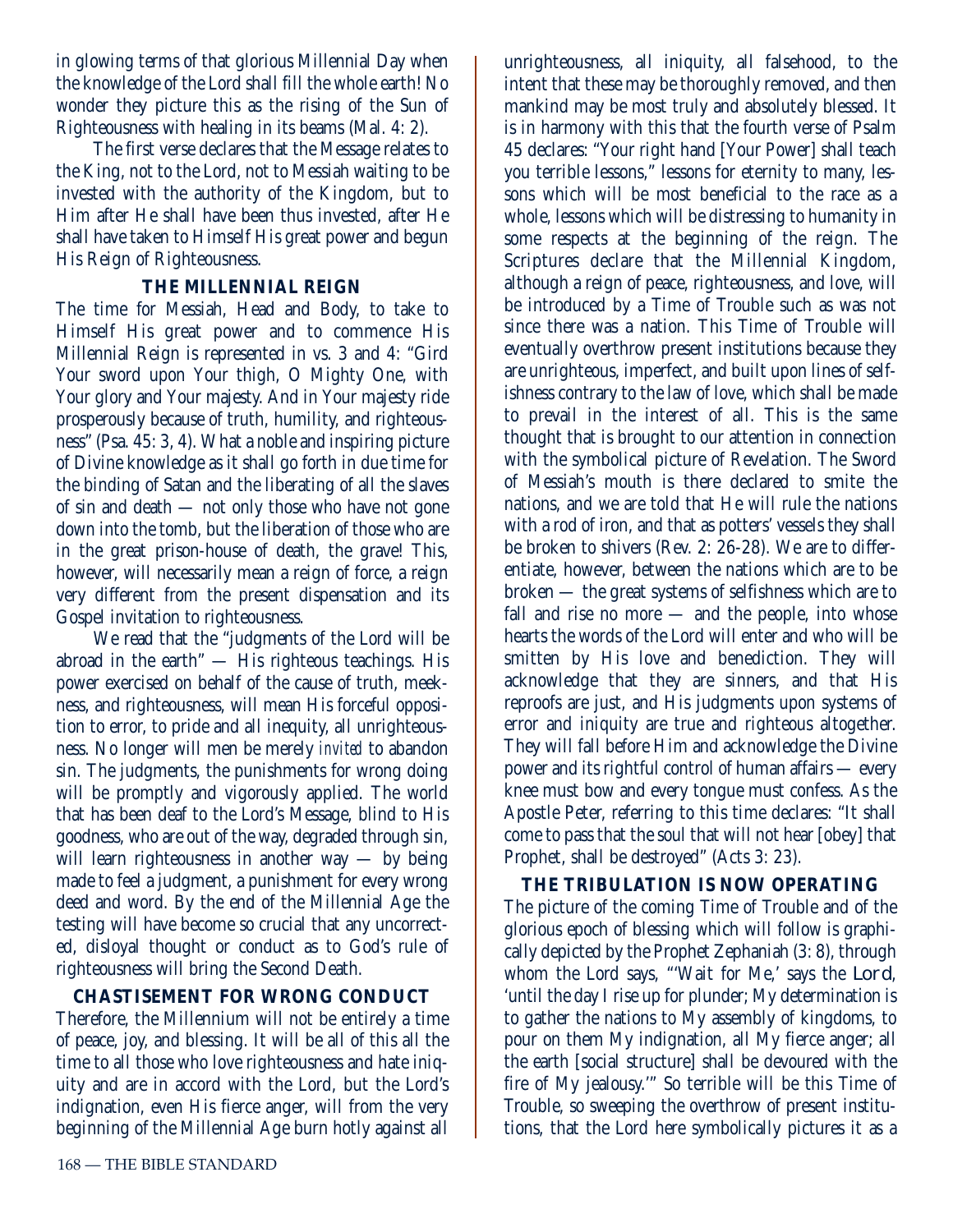fire consuming everything of the present social order. But here again it is not a literal fire, even though fire has played and will yet have a role in this Trouble. Therefore it will not consume or destroy mankind itself but will prepare for their eventual and greater blessing, as shown by the next statement of the Prophet: "Then will I turn unto the people a pure Message [in contrast] with the confused message that is now being promulgated by all the various groups of Christendom and heathenism], that they may all call upon the name of the Lord to serve Him with one consent." They will no longer call upon the names of sects and parties, heathen or Christian. All will call upon the Lord, all will recognize Him as the great Teacher, for the Lord shall be King over all the earth in that day (Zech. 14: 9). And the Kingdom under the whole heavens shall be given to the saints of the Most High (Dan. 7: 27).

In contrast with the sharp words of rebuke which will be administered to the world and which they will need and which will be most favorable to them, we have the gracious words of the Master in the present time speaking to all who have ears to hear. His Message is represented as one that binds up the broken hearts and administers the oil and wine of refreshment and joy and peace and consolation. What wonder that we appreciate the statement: "Blessed are your ears, for they hear." Not only have we heard the Message of our Lord Jesus, of His love for us, and that He gave Himself a Ransom for our redemption, but we have heard the Father saying that He has spoken peace to us through Jesus Christ our Lord. He tells us also: "The Father Himself loves you." Hearkening, we not only have heard the Message of God's love and favor for our race, and how a Ransom has been provided, and that in consequence a preparation is being made for the blessing of all the world, but we learn that we may appropriate this blessing to ourselves now by faith in advance of the future general application for the world, and that being justified by faith we may have peace with God. Ah, yes! He brought life and immortality "to light" through the Gospel life everlasting, life for mankind which we now see is possible of attainment by all the families of the earth, and immortality for those who had the ear of faith and the desire to follow in the footsteps of their Redeemer during the Christian dispensation.

We as the Lord's people of today cannot claim to be members of that elite class, the Bride of Christ, yet we are also gaining valuable training in the school of Christ. We are being prepared for our places in the earthly phase of God's Kingdom, so that we may be able to help the world of mankind up that future Highway of Holiness (Isa. 35: 8). Let us continue to pray, dear friends, for this Kingdom of Messiah, when His sharp arrows shall pierce many hearts and cause the masses to bow under Him and to confess Him and to adore Him. Let us continue to pray, "Your Kingdom come; your will be done on earth as it is done in heaven." Yes, let us be glad that in the consummation of the Plan of God all who do not rejoice to learn righteousness and to love it, and to hate iniquity, shall eventually be destroyed, so that God will have a clean Universe.

\* \* \*

#### **of interest . . .**

**The British Armed Forces has officially recognized** its first registered Satanist. A spokesman for the Royal Navy said: "We are an equal opportunities employer and we don't stop anybody from having their own religious values." The Naval technician said he realized he was a Satanist when he stumbled upon a copy of the Satanic Bible. He will be allowed to perform Satanic rituals on board the vessel.

Founded in 1966 by Anton Szandor LaVey, his group adheres to the Nine Statements which include: "Satan represents indulgence instead of abstinence . . . vengeance instead of turning the other cheek," and "Satan represents all of the so-called sins, as they all lead to physical, mental, or emotional gratification." Certain public figures concede this orientation to be wrong and hope its influence will not spread. *— bbc.co.uk*

**Research announced in October** at the annual conference of the Society for Neuroscience suggests that consuming too much of several kinds of fat can damage memory and intellect. The studies were carried out on rats that were fed 10 percent hydrogenated coconut oil, a common trans fat, for six weeks. Scientists agreed that the results almost certainly applied to humans as well.

Trans fats — the sort found in many fast foods — have in recent studies been linked to heart disease, cancer, hypertension, and diabetes. A representative of the Veterans Administration medical center in the United States said that the country is in the midst of an obesity epidemic — one third of the U.S. population is either overweight or obese.

The results could have broad significance for the national IQ. Follow-up studies are being scheduled to determine if damage that may be done to the proteins in the brain by trans fats can be reversed.

*— Baltimore Sun*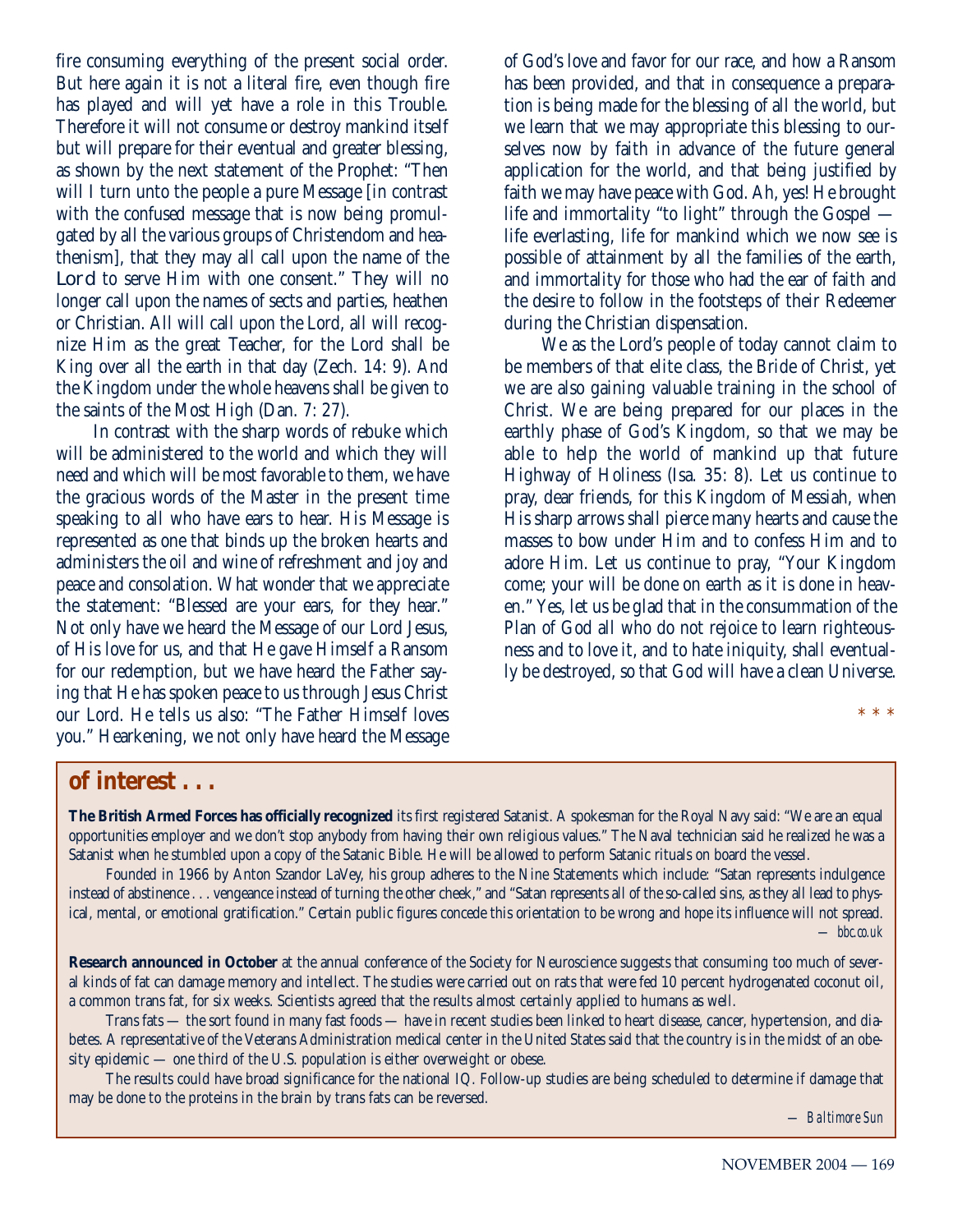

#### **MANKIND'S ETERNAL HOME**

Why did God create man on earth if He intended him to live in heaven? Nothing in the Bible indicates that God intended for all mankind to live in heaven. The Bible shows that the first man was created to dwell in, and to have dominion over the earth (Gen. 1: 26-28; Psa. 8: 4-8; Heb. 2: 6-8). "The earth abideth for ever"; God "laid the foundations of the earth, that it should not be removed for ever"; "The heaven, even the heavens, are the Lord's: but the earth hath he given to the children of men" — not merely leased for a few years (Eccles. 1: 4; Psa. 104: 5; Psa. 115: 16). A  $\overline{\mathsf{Q}}$ 

God created the angels to live in heaven, but He created man "of the earth earthly," adapted him to earthly conditions, and gave him the earth as his eternal home (1 Cor. 15: 47). Satan usurped the control of this world by beguiling Eve through his subtlety (2 Cor. 4: 4; 11: 3), and through her reached Adam and led him into sin and death. "Adam was not deceived" — he sinned willfully (1 Tim. 2: 14). Therefore, it was by Adam that "sin entered into the world, and death by sin; and so death passed upon all men, for that all have sinned" (Rom. 5: 12, 18, 19: 1 Cor. 15: 22).

#### **The True Wages of Sin**

The wages of sin is death, cessation of life (Rom. 6: 23). Adam, and the race that was in his loins when he sinned, would at death cease to exist forever were it not that God in His great compassion "so loved the world, that he gave his only begotten Son, that whosoever believeth in him should not perish but have everlasting life" (John 3: 14-17). Jesus left the glory that He had with the Father before the world was and became flesh — a human being (John 17: 5; 1: 14). He took not the nature of angels, but that of the seed of Abraham — a human being (Heb. 2: 16).

As one perfect human life, Adam's, was lost in Eden, so it took one perfect human life, that of Jesus, to satisfy Divine Justice on Adam's behalf as a ransom, a corresponding price (2 Cor. 5: 21; 1 John 3: 5 ). It was "the man Christ Jesus, who gave himself a ransom [Greek: *antilutron*, a corresponding price] for all" (1 Tim. 2: 5, 6). As a man, Jesus had no children of His own, for the Scriptures read: "Who shall declare his generation? for he was cut off out of the land of the living." He "poured out his soul unto death" (Isa. 53: 8, 12). He "was delivered [unto death — the wages of sin] for our offences, and was raised again for our justification" (Rom. 4: 25; Heb. 9: 28; 1 Pet. 3: 18). If the wages of sin is eternal life in torment, then we are all destined to suffer that penalty, for Jesus never paid such a price to Justice for our redemption.

#### **The Lost to be Restored**

"The Son of man is come to seek and to save that which was lost" (Matt. 18: 11; Luke 19: 10). What was lost? Adam lost perfect human life in a perfect earthly condition for himself and his race exactly what Jesus came to seek and to restore to mankind. This He will do so for the willing and obedient of mankind in the Millennial Age — in "the times of restitution of all things," during His Second Advent (Acts 3: 19-21). "For thus saith the Lord that created the heavens; God himself that formed the earth and made it; he hath established it, he created it not in vain, he formed it to be inhabited" (Isa. 45: 18). It will be the everlasting home of mankind: "The meek shall inherit the earth"; "the righteous shall inherit the land, and dwell therein for ever"; but "evildoers shall be cut off"; "yet a little while and the wicked shall not be"; "the transgressors shall be destroyed together: the end of the wicked shall be cut off" (Psa. 37: 9-11, 20, 22, 29, 34, 38).

This "everlasting punishment" (Greek, *everlasting cutting off*) is spoken of by our Lord in Matt. 25: 46, and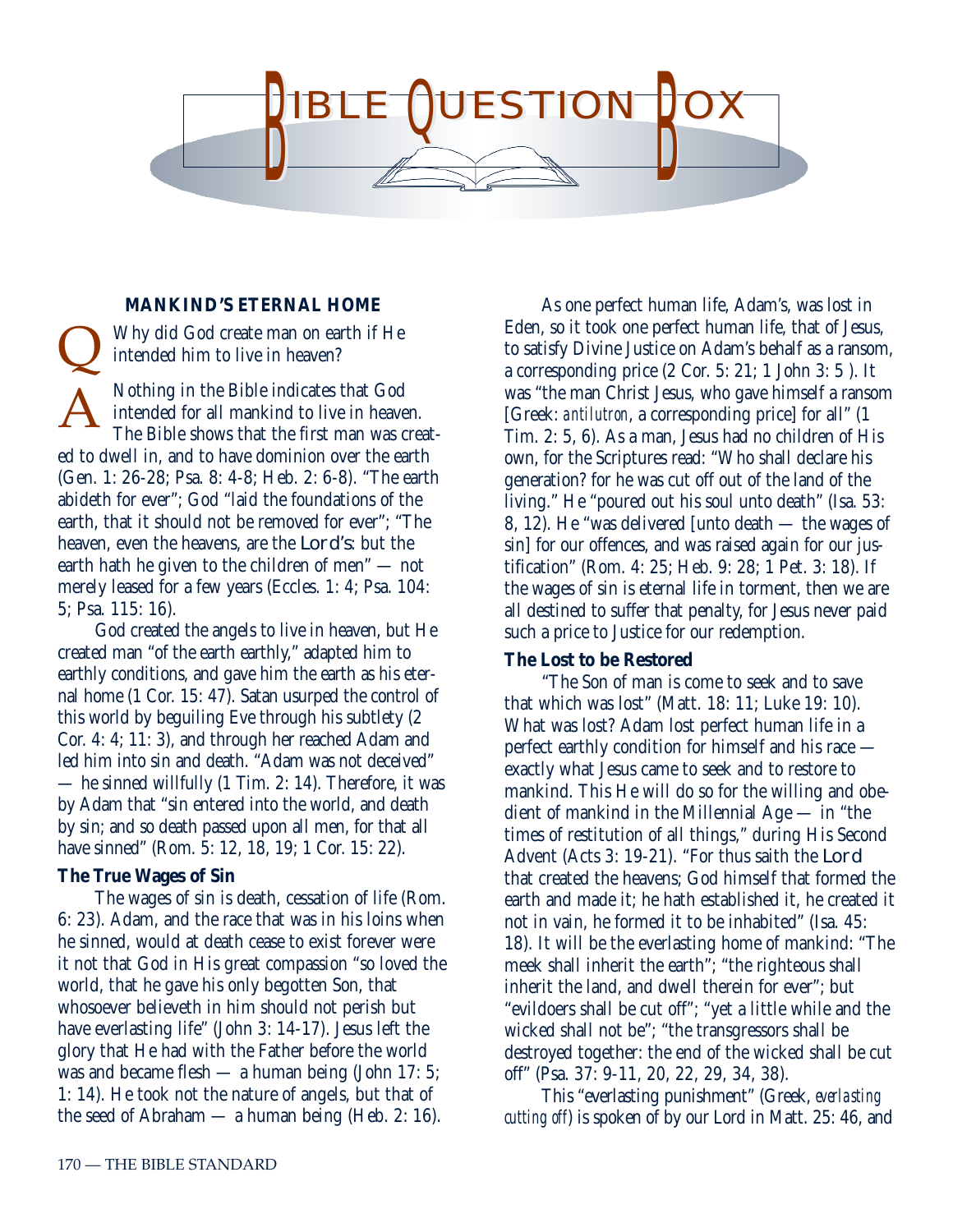is symbolized in v. 41 by "fire" — which term is used to represent, not torment, but complete destruction, for God says that "all the wicked will he destroy"; "they shall be as though they had not been" (Psa. 145: 20; Obad. 16). The "lake of fire" is not a place of life in torment; it is "the second death," utter, complete, and eternal annihilation, and "hell" (the unconscious condition in the sleep of the first death) will be cast into it when all the dead are awakened and "come forth" (John 5: 28, 29; Rev. 20: 12, 14, 15; 21: 8).

#### **The Exception**

The Church of the Gospel Age, consisting of New Creatures begotten to the Divine nature, was promised salvation to eternal life in heaven, to be with the Lord, and to assist Him in blessing all the families of the earth (John 14: 1-3; 2 Cor. 5: 17; 2 Pet. 1: 4). This was an exception to the general salvation of mankind in "the new earth, wherein dwelleth righteousness" (2 Pet. 3: 13; Rev. 21: 1-4). The willing, obedient, sheeplike ones of mankind in restitution are to have their eternal home on earth, but the unwilling, disobedient, goatlike ones "shall be destroyed from among the people" (Acts 3: 22, 23) — not preserved in fire.

#### **MARITAL DUTIES AND OBLIGATIONS**

What are the duties in common and the sole obligations of Christian husbands and wives to each other, according to the Bible?  $\overline{\mathsf{Q}}$ 

The Scriptures and the "spirit of a sound mind," the Divine wisdom which comes "from above," show husbands and wives that they have certain duties in common (2 Tim. 1: 7; James 3: 17): A

(1) They are to love each other, not merely with sex love, but with the genuine good will that they owe each other (duty love), and with the unselfish, good will in its appreciation, heart's oneness, sympathy, and sacrifice (1 Cor. 13; Eph. 5: 25, 28; Titus 2: 4).

This love leads them to: (2) trust, (3) respect, (4) please (Rom. 15: 1-3; 1 Cor. 7: 32-34), and (5) serve each other (Gal. 5: 13).

The husband's sole obligations are to : (1) cherish, (2) support (Eph. 5: 29; 1 Tim. 5: 8), and (3) be the head of his wife, even as Christ is the Head of the Church (1 Cor. 11: 3-9; Eph. 5: 23, 25; 1 Pet. 3: 7). This does not mean that the wife may not assist in the supporting, nor that in some cases, such as the incapability of the husband to secure employment or

*The willing, obedient, sheeplike ones of mankind in restitution are to have their eternal home on earth.*

to work, she may not be the sole support of the family. The husband's headship is not to be a tyranny (please see *The New Creation*, pp. 491-494). He is to be very considerate of his wife's viewpoints and opinions on various matters, though the responsibility of making final decisions rests with him.

The wife's sole obligations are to: (1) respect (Eph. 5: 33), (2) be submissive (Eph. 5: 22, 24; Col. 3: 18; 1 Pet. 3: 4-6), and (3) be the helpmate of her husband (Gen. 2: 18; Titus 2: 5). She is not, however, to be submissive to her husband if he asks her to do anything unjust or contrary to God's instructions.

These general duties and obligations of husbands and wives are good guidelines for regulation and making decisions on many details pertaining to the married relationship. Due to the Adamic fall and the resultant imperfections in all men and women, husbands and wives should be lenient, longsuffering, forbearing, and forgiving to each other, and should exercise much sympathy and tact in dealing with each other.

#### **The Advantage of Consecration**

These duties and obligations apply not only to Christians who have consecrated, or dedicated, their lives to God, but also to the unconsecrated justified and even the unjustified. Consecrated married couples, because of their desire to live a life of selfand world-denial and to seek to develop a Christlike character, have an advantage over other couples in the carrying out their marital duties and obligations.

They have special privileges and blessings such as joining together in prayer, study, spread of God's Word, and the joy of mutual fellowship. The husband and wife who pray and converse together on the things of the Lord, encourage, assist, and strengthen each other in the consecrated walk, and help to deepen each other's appreciation of God, Christ, and God's Word. This cements the double bond of Christian love and marital love, a blessing that truly consecrated husbands and wives can fully appreciate. \* \* \*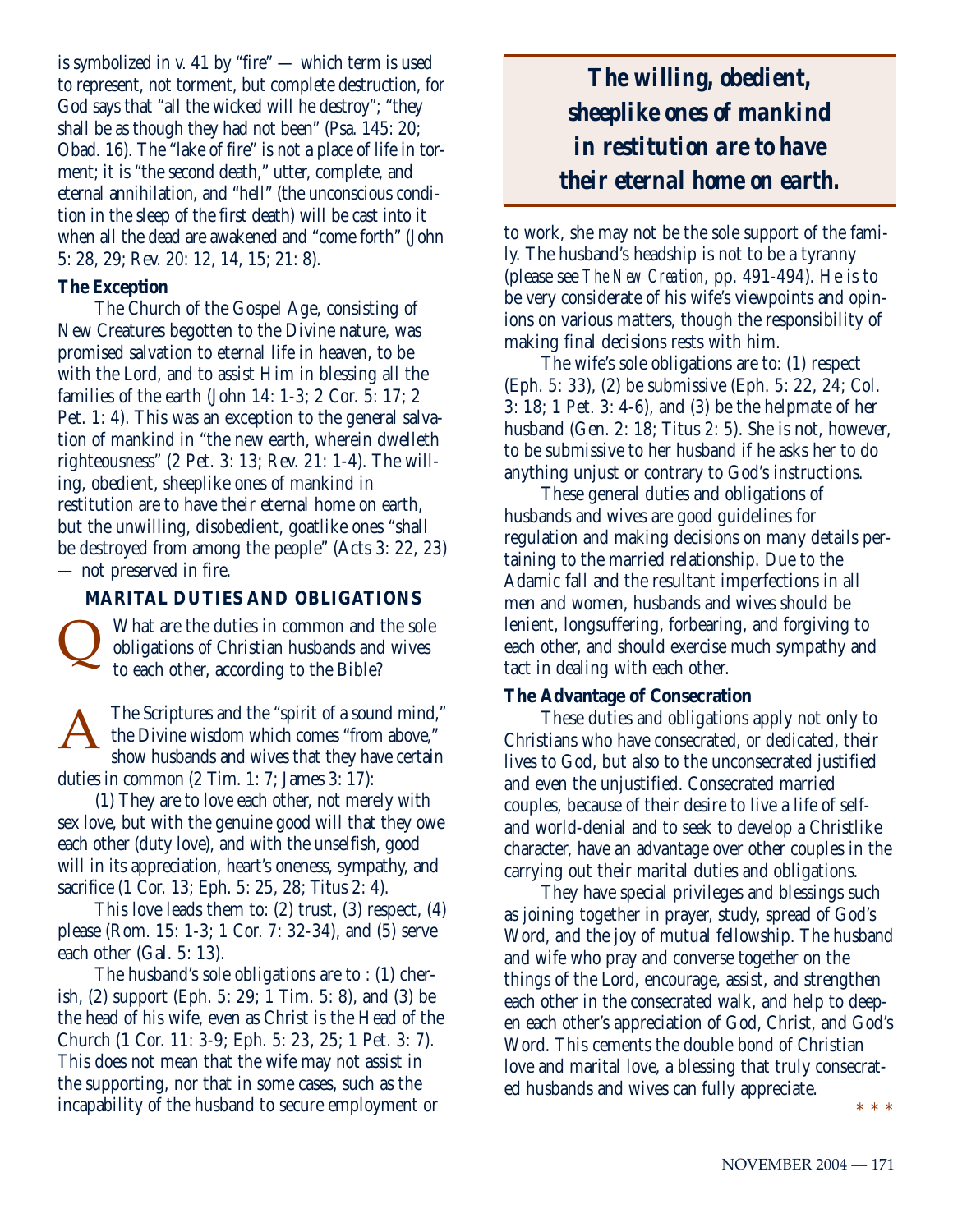### **Servants of God and Man**

*The eleventh in a series of articles on godly men and women from around the world, whose lives have shaped the cultures in which we live*



**SOLOMON GINSBERG 1867-1927 "Apostle of Brazil"**

Solomon Ginsberg was born in Poland in 1867, the son of a Jewish rabbi. Because of his strict Jewish background and training, it seems unlikely that he would be destined to become perhaps the greatest Christian missionary

in the history of Brazil, yet such is the marvelous way in which God works.

#### **Providences Leading to Christ**

At age 13 young Solomon was deeply interested in his Jewish heritage so naturally he had many questions. One day his father and other Jewish leaders were having a discussion in his home. Solomon lifted up a Jewish Bible and it fell open to Isaiah, chapter 53. Some words were scribbled in the margin that read "To whom does the prophet refer in this chapter?" After reading the chapter, Solomon twice asked his father what the note meant. His father angrily slapped his face and slammed the book shut. This was a hurtful, though significant experience in his eventual acceptance of Christ.

Ginsberg had more untoward experiences. At age fifteen a marriage was arranged for him, something he instantly refused. He immediately ran away from home and lived with his uncle in England until he grew to manhood. One day while he was walking down the street, a Jewish Christian missionary asked him if he was Jewish. When he answered in the affirmative, the missionary invited him to attend a meeting that evening. Amazingly, the missionary said that the subject he was going to speak on was Isaiah, chapter 53. Ginsberg instantly remembered the question his father had refused to answer so he determined to attend the sermon.

#### **Acceptance of New Testament**

During the sermon the missionary explained Isaiah 53 as a prophecy that pointed to Jesus as the promised Messiah to the Jews. After the service he approached Ginsberg and asked him if he believed the message. Ginsberg answered that he did not know so the missionary challenged him to read the New Testament and arranged for him to receive a copy of it.

Once Ginsberg began reading he could not put it down, in fact, he read the entire New Testament that night. He came to Matt. 27: 25 which speaks of the Jews' response to Pilate after he had tried to free Jesus. This verse records what the Jewish people said concerning Jesus: "His blood be on us, and on our children." Ginsberg trembled and recognized that his own people had rejected the true Messiah.

#### **Decision to Consecrate**

The following three months were miserable for Ginsberg for he knew he could not turn his back upon his Messiah, but he also knew that by accepting Jesus he would be totally rejected by the family he loved. One day while Ginsberg was listening to a sermon, Matt. 10: 37 was quoted: "He that loveth father or mother more than me is not worthy of me." That night Ginsberg's decision was sealed. He wanted to be worthy of Jesus so he gave his life over to his Lord.

He told his family that he had accepted Jesus, and, as expected, was ostracized. His uncle, whom he worked for, discharged him and no one in the Jewish community would hire him. Unable to find work, Ginsberg's limited funds became depleted. Being destitute and homeless, a kind man arranged to have him accepted in the Home of Jewish Converts.

#### **A Severe Test Endured**

Ginsberg enjoyed his new life and the fellowship he received from fellow Christians. He had not heard from his family or relatives for a year until one day when he received a note from another uncle who expressed his desire to see Ginsberg. It was a joyful meeting for his uncle brought news from Ginsberg's family members. He then expressed his desire to bring Ginsberg home to be reunited with his family. Ginsberg's heart, yearning for home, said he was ready to go any time.

The uncle then said that there was one condition — he would have to renounce Jesus. After a moment Ginsberg replied that such a request was impossible for having given his heart to the Lord Jesus, to abandon his religion would mean he would have to tear out his own heart. The uncle then told Ginsberg that he had full authority to excommunicate him. Pushing Ginsberg out the door, the uncle said he wanted to see him in a week.

After a week of exhaustion and temptation, but filled with resolve, Ginsberg went to meet his uncle.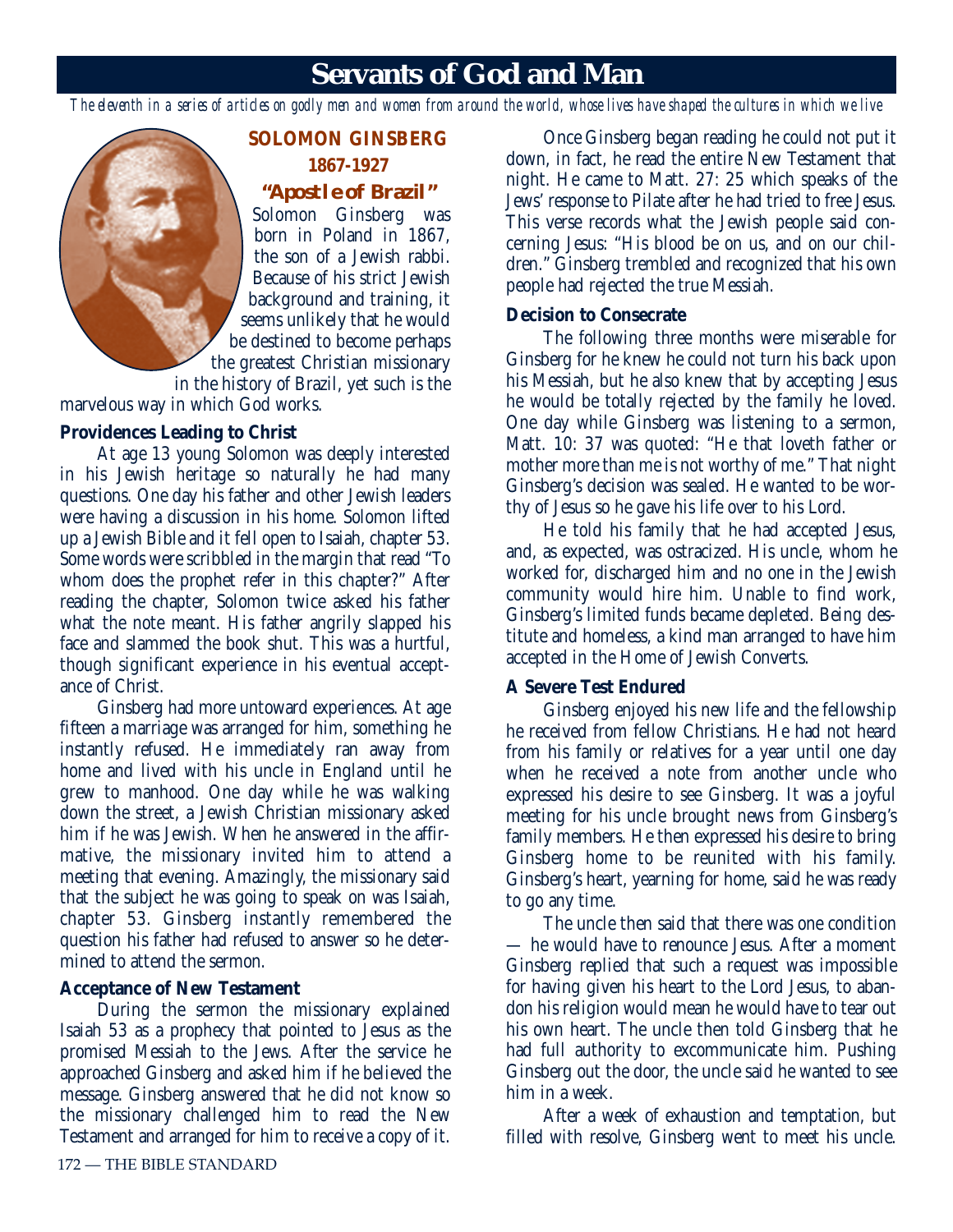Surprisingly both uncles and several elderly Jews were present and he was heartily received by all. After a good religious discussion he was asked for his final decision as to whether or not he would renounce Jesus. After relating how he became a Christian and subsequent experiences, with sadness he was warned of the consequences — excommunication and disinheritance. He told them that he had counted the cost and was even willing to give his life for his Messiah, if necessary.

One of the elderly Jews began reading the curses of the excommunication ceremony. At first Ginsberg felt horrified in being subjected to such an experience, but he prayed to his Lord and by the time it was over he was filled with peace and joy.

#### **Preparation for Missionary Work**

During the three years he was at the Home of Jewish Converts he was taught the art of printing, a trade he put to good use later in Brazil. It was there that he symbolized his consecration to God by water immersion, witnessed to by over 3,000 people.

One of the greatest benefits Ginsberg received at the Home was missionary training. On Sunday mornings he would attend Bible study and then along with others would walk the streets in London to witness the Gospel to any with a "hearing ear."

Desiring to become better prepared to serve his Master, Ginsberg enrolled in the Regions Beyond Mission College where he graduated in 1890. While there he met a Mrs. Kalley, the widow of the man who founded the Congregational Mission in Brazil. Upon graduation she gave Ginsberg the means to travel to Brazil plus a little extra, under the condition that he learn Portuguese and support himself as a missionary for one year. He travelled to Portugal to learn the language, leaving behind his fiance, Carrie Bishop, who he intended to meet a year later in Brazil.

#### **From Portugal to Brazil**

While in Portugal Ginsberg began his missionary work until threats of imprisonment forced him to flee to Brazil. His fiance met him there and they were married, but sadly she died four months after their wedding. About two years later he married Emma Morton, another missionary, and eventually six children were born to them.

Ginsberg and other Christians suffered persecution in Brazil and were often thrown into prison, yet those experiences provided Ginsberg with fruitful opportunities to witness the Gospel and as a result many prisoners accepted Christ. Under Ginsberg's

leadership, New Testaments and other Christian literature were sent to the 750 prisons around the country.

#### **An Assassin Converted to Christ**

One amazing experience Ginsberg had was when he held a series of open-air services in a Brazilian town called Nazareth. A local religious leader, who hated Ginsberg, hired a bandit to assassinate him and even arranged to have the authorities out of town when the assassination was to take place. Ginsberg learned of the plot but was determined to hold the meeting. To his amazement no attempt on his life took place.

Two months later the hired assassin was converted to Christ and he confessed to believers what had happened on the scheduled assassination day. In order to bolster his courage he drank some liquor and came to the meeting armed and ready to carry out his assignment. The alcohol, however, put him to sleep and he missed his deadly opportunity. Ginsberg later humorously said, "Here is one good job that alcohol accomplished. It saved my life."

#### **Another Amazing Conversion**

Another astonishing experience was the time when another bandit was hired to assassinate Ginsberg. As he was travelling on the rode he came upon a man with a double-barreled gun. Ginsberg, thinking the man was hunting, stopped his horse, gave the man a friendly greeting, and continued on. Later that day he heard of the plot and when he went to bed someone knocked at his door. It turned out to be the same man that was on the road. When the man explained that he had been hired for the assassination, Ginsberg thought his end had come until the man explained that Ginsberg's kindness that morning made him change his mind. The two talked and prayed the rest of the night and by morning the man had accepted Christ.

A month later when Ginsberg arrived home he read a letter from a group of women who said they felt moved to offer special prayers on his behalf. He then noticed that the date of the letter was the very day he had met the bandit on the road.

During Ginsberg's 31 years of missionary service in Brazil, it has been recorded that more than 21,000 people accepted Christ and dedicated their lives to His service, and much of that fruitfulness can be attributed to the missionary service of this "Apostle of Brazil."

\* \* \*

Sources: www.wwy.org/wwy.3898.html; www.thetask.org/thETASK/Heroes/July04/default.asp; www.wholesomewords.org/missions/bioginsburg.html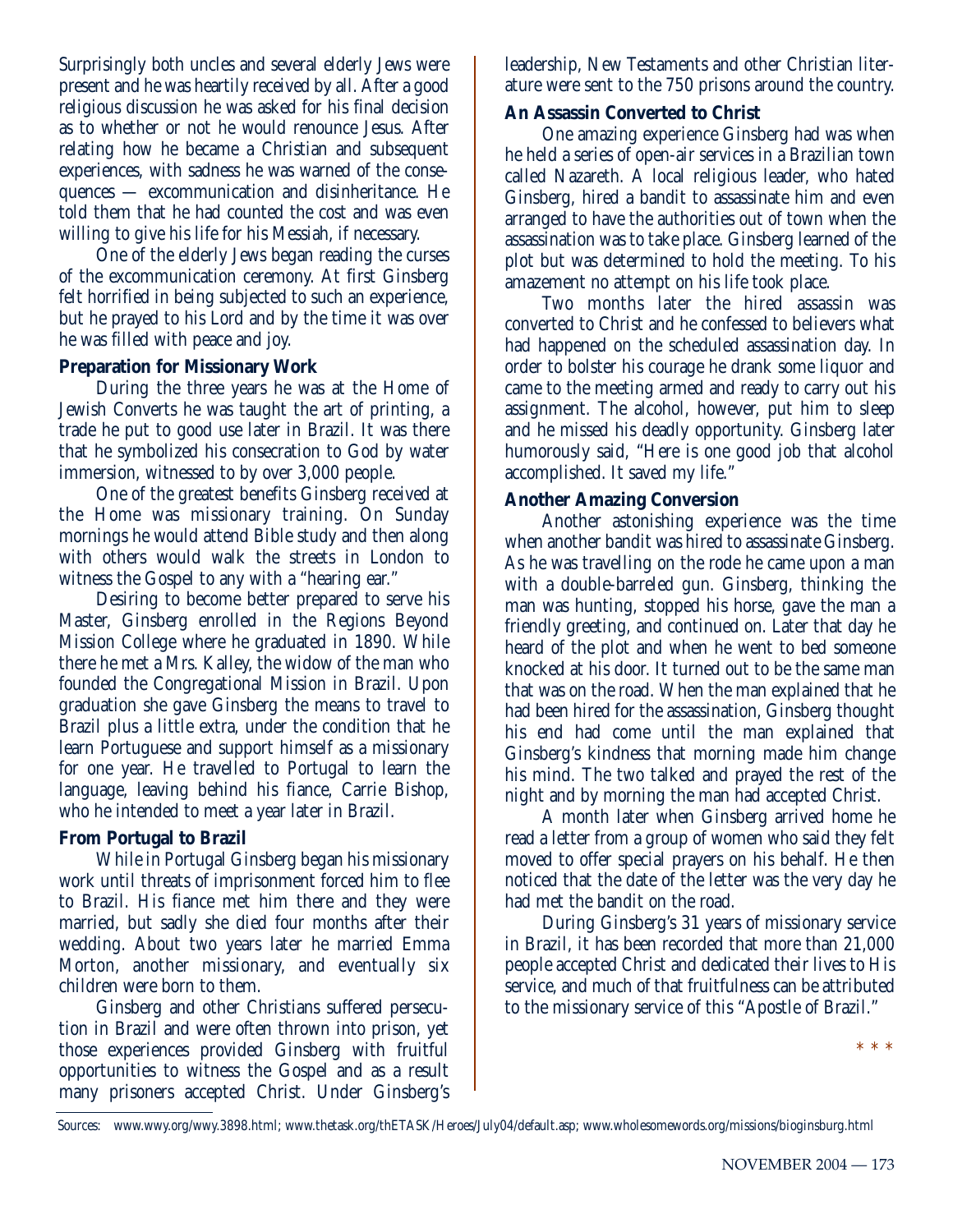## "Be Filled With The Spirit"

*Be not drunken with wine, wherein is riot, but be filled with the Spirit; speaking one to another in psalms and hymns and spiritual songs, singing and making melody with your heart to the Lord; giving thanks always for all things in the name of our Lord Jesus Christ to God, even the Father; subjecting yourselves one to another in the fear of Christ* (Eph. 5: 18-21, ASV).

**OUR TEXT MAKES A CONTRAST** between being drunk with wine and being filled with the spirit. Christians are here addressed so the wine refers not so much to literal as to symbolic wine — the spirit of the world. The Apostle warns us not to become intoxicated with the spirit of the world, but be filled with the spirit of God. We must not only root out and banish from our hearts the spirit of the world, but fill and keep them filled with God's holy spirit, else the spirit of the world will fill the vacuum and take possession.

The spirit of the world — the disposition and sentiments of the world on every subject — surrounds us. Our fallen minds bend in that direction and to partake of it stupefies the spiritual senses, hinders the reasoning faculties, and beclouds the spiritual vision, eventually leading to death (Rom. 8: 6). The spirit of Christ, on the other hand, is the spirit of power, of love, and of a sound mind (2 Tim. 1: 7), whose tendency is to illuminate the understanding and invigorate every noble faculty. This spirit leads to eternal life.

The effect of such illumination and invigoration is to grant joy, peace, and praise. When two or three possessing this spirit meet, their hearts naturally flow together. As they make melody in their hearts to the Lord they often delight to express themselves in psalms, hymns, and spiritual songs, and in testimonies and prayers of thanksgiving to God in the name of our Lord Jesus Christ.

Overinvolvement with the cares of life can suppress one's spirit of thanksgiving. But being enlightened by God's spirit, we know that *all things,* however trying, are working together for good to those who love God supremely — to the called according to His purpose (Rom. 8: 28). Therefore, it is our privilege to rejoice at all times and under all circumstances (Phil. 4: 4; 1 Thes. 5: 16), and our pleasure should be *always* to give thanks to God for *all things* (1 Thes. 5: 18).

Many give sincere thanks to God for only the common earthly blessings of life — the air, sunshine and rain, bountiful harvests, clothing, shelter, food and drink, good health, and seasons of comparative peace. These rich earthly blessings flowing out of God's abundant mercy are more or less common to all (Matt. 5: 45). Let our hearts not only rejoice in these things, but especially in the higher, spiritual favors received.

Those who can maintain this happy frame of mind at all times and under all circumstances have reached a high attainment of Christian character. We all have trials, but let us keep the end in view, and patiently, and even thankfully submit to our painful experiences in the hope of attaining the glorious end designed by Divine providence (Rom. 3: 3-5).

The Apostle links the indwelling of God's spirit with the grace of humility or submissiveness — "subjecting [submitting] yourselves one to another in the fear [reverence] of Christ." Where the spirit of joy and thankfulness reigns, pride finds little place. Let us, in lowliness of mind and in the reverence of Christ, submit ourselves to one another for helpful, loving counsel. By mutually taking heed to God's Word and seeking to measure up to all its requirements we may be conformed to the image of His Son (John 13: 15; 2 Cor. 3: 18; 1 Pet. 2: 21).

The Apostle calls upon all who are to any degree intoxicated by the spirit of the world, saying, "Awake thou that sleepest, and rise from the dead, and Christ shall give thee light" (Eph. 5: 14). Let us put away the worldly spirit and awake to the importance of being filled with the spirit of God, and look to Him for the light of Truth that will surely follow, with its blessed, invigorating, and health- and life-giving influences.

"See then that ye walk circumspectly [carefully, picking your steps]" (v. 15). We must walk, not like ignorant persons, but as wise people, redeeming the time (taking advantage of our opportunities) because the days are evil. The times are perilous (2 Tim. 3: 1- 8), and only by sobriety and the wisdom of meekness and looking to Christ our Leader shall we be able to walk our difficult way to its glorious end.

"Wherefore," the Apostle adds, "be ye not unwise, but understanding what the will of the Lord is" (v. 17). May the will, joy, and peace of God fill our hearts and leave no room for the spirit of the world.

\* \* \*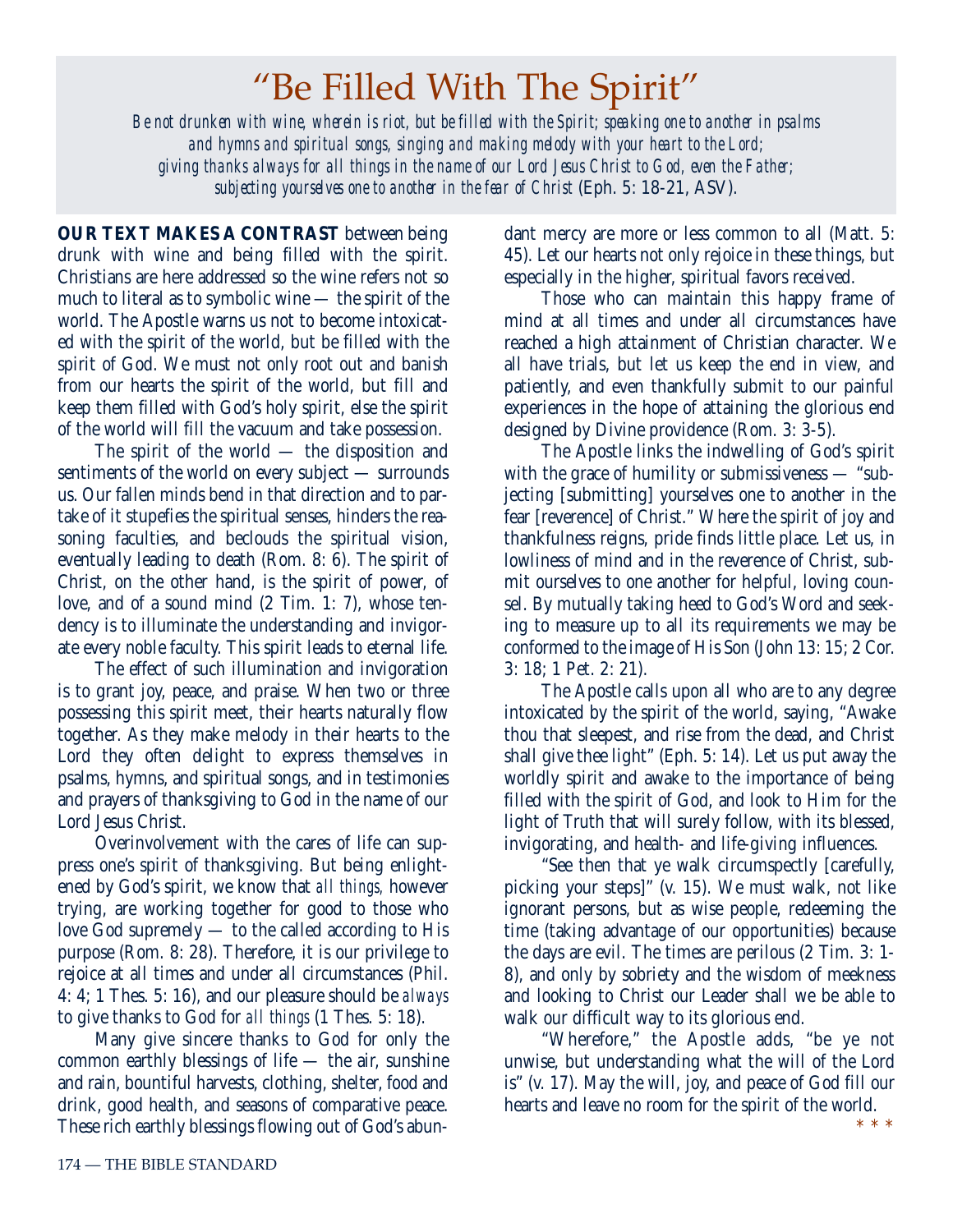#### **Subscription Form**

*Please print in capital letters*

|         | <b>New</b><br>circle one                                                                 | <b>Renew Existing Subscription</b>                                                                                                                                                                                                                                          | <b>Gift Subscription</b>                                                                                                                                     |  |
|---------|------------------------------------------------------------------------------------------|-----------------------------------------------------------------------------------------------------------------------------------------------------------------------------------------------------------------------------------------------------------------------------|--------------------------------------------------------------------------------------------------------------------------------------------------------------|--|
| Name_   |                                                                                          | <u> 1989 - Johann Stoff, deutscher Stoff, der Stoff, der Stoff, der Stoff, der Stoff, der Stoff, der Stoff, der S</u>                                                                                                                                                       |                                                                                                                                                              |  |
|         |                                                                                          |                                                                                                                                                                                                                                                                             |                                                                                                                                                              |  |
|         |                                                                                          |                                                                                                                                                                                                                                                                             |                                                                                                                                                              |  |
| Mail to | THE BIBLE STANDARD<br>1156 ST MATTHEWS RD<br>CHESTER SPRINGS PA 19425-2700<br><b>USA</b> |                                                                                                                                                                                                                                                                             | I enclose check/money order for [ ] \$12.00 for 1 year's subscription (12 issues)<br>Or, send to me [ ] Free as the "Lord's Poor," on annual written request |  |
| 11/04   |                                                                                          |                                                                                                                                                                                                                                                                             |                                                                                                                                                              |  |
|         |                                                                                          | Due to new regulations at our post office, when writing to us<br>please use our correct address and the updated last four digits of<br>our zip code. If our old P. O. box number or zip code is used your<br>correspondence may be returned to you. Our correct address is: |                                                                                                                                                              |  |
|         |                                                                                          | The Bible Standard<br>1156 Saint Matthew's Road<br>Chester Springs PA 19425-2700                                                                                                                                                                                            |                                                                                                                                                              |  |
|         |                                                                                          |                                                                                                                                                                                                                                                                             |                                                                                                                                                              |  |

#### **THE MAIL BOX**



Dear Sir: Calvary greetings to you and the entire ministry!

Your good works to the glory of the God are radiating and inspiring to join the harvest field. May the Lord continue to bless and give you more of His inspiration for the Kingdom work.

I am a minister of the Presbyterian

church. I have just browsed your website and the joy of seeing some of your work cannot be expressed. I will be very grateful if you can send some of your inspiring literature.

Sir, I must say that I need you to remember me and the ministry here in your prayers for our dream to come out in reality to the glory of our Lord and Saviour.

The Almighty continues to guide us to do His will till the end, to His glory, honour, and praise.

Yours in the service of the Most High, E.O., Ghana

Dear sir:

Calvary greetings in the precious name of our Lord and Saviour Jesus Christ.

I am indeed grateful to receive the *Bible Standard* magazine — it has become a source of evangelism and blessing. I used to give them out to ministers as I shared the gospel. Currently, I distribute gospel tracts from church to church according to the leading of the holy spirit upon my life. I have received encouragement and divine help in this task.

I covet your prayers while on my own part I will be praying for your ministry.

If there is other Christian literature and tracts, I shall be very glad if you can send them to me.

Yours in Christ's vineyard, J.O., Nigeria

**We welcome your letters for publication but reserve the right to edit them. We indicate only the correspondent's initials, except where the writer is an appointee of the Movement. Submit letters marked "Editorial" to our mailing address. or e-mail us at:** *editorial@biblestandard.com* **(enter "Letters Column" in the subject line).** *Please give your full name and postal address.*